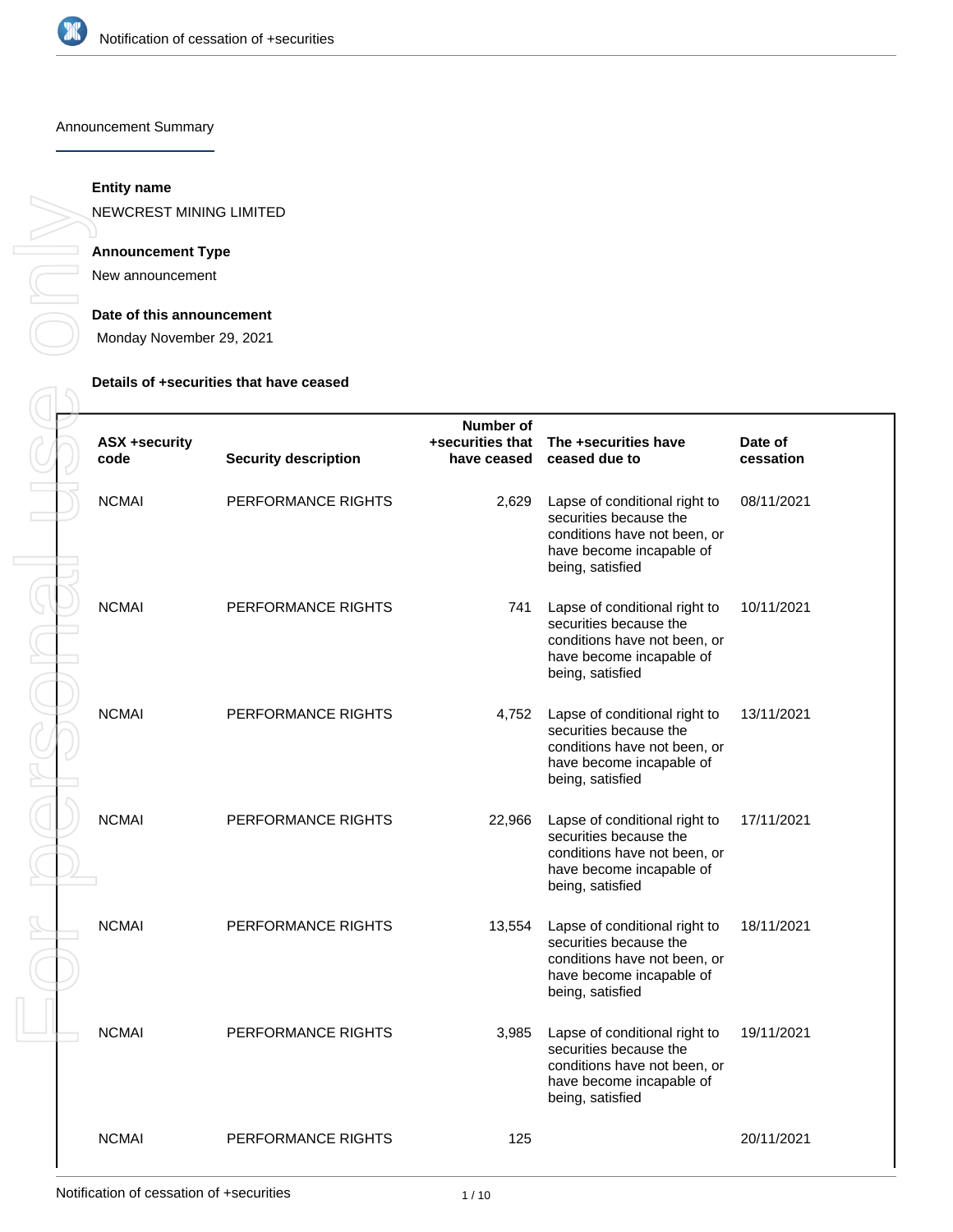

|            |              |                                                         |         | Lapse of conditional right to                                                                                                           |            |
|------------|--------------|---------------------------------------------------------|---------|-----------------------------------------------------------------------------------------------------------------------------------------|------------|
|            |              |                                                         |         | securities because the<br>conditions have not been, or<br>have become incapable of                                                      |            |
|            |              |                                                         |         | being, satisfied                                                                                                                        |            |
|            | <b>NCMAI</b> | PERFORMANCE RIGHTS                                      | 4,330   | Lapse of conditional right to<br>securities because the<br>conditions have not been, or<br>have become incapable of<br>being, satisfied | 21/11/2021 |
|            | <b>NCMAI</b> | PERFORMANCE RIGHTS                                      | 159,017 | Lapse of conditional right to<br>securities because the<br>conditions have not been, or<br>have become incapable of<br>being, satisfied | 22/11/2021 |
|            | <b>NCMAI</b> | PERFORMANCE RIGHTS                                      | 52,284  | Lapse of conditional right to<br>securities because the<br>conditions have not been, or<br>have become incapable of<br>being, satisfied | 23/11/2021 |
|            |              | Refer to next page for full details of the announcement |         |                                                                                                                                         |            |
|            |              |                                                         |         |                                                                                                                                         |            |
|            |              |                                                         |         |                                                                                                                                         |            |
|            |              |                                                         |         |                                                                                                                                         |            |
|            |              |                                                         |         |                                                                                                                                         |            |
|            |              |                                                         |         |                                                                                                                                         |            |
|            |              |                                                         |         |                                                                                                                                         |            |
|            |              |                                                         |         |                                                                                                                                         |            |
|            |              |                                                         |         |                                                                                                                                         |            |
|            |              |                                                         |         |                                                                                                                                         |            |
| r pere     |              |                                                         |         |                                                                                                                                         |            |
|            |              |                                                         |         |                                                                                                                                         |            |
|            |              |                                                         |         |                                                                                                                                         |            |
| $\bigcirc$ |              |                                                         |         |                                                                                                                                         |            |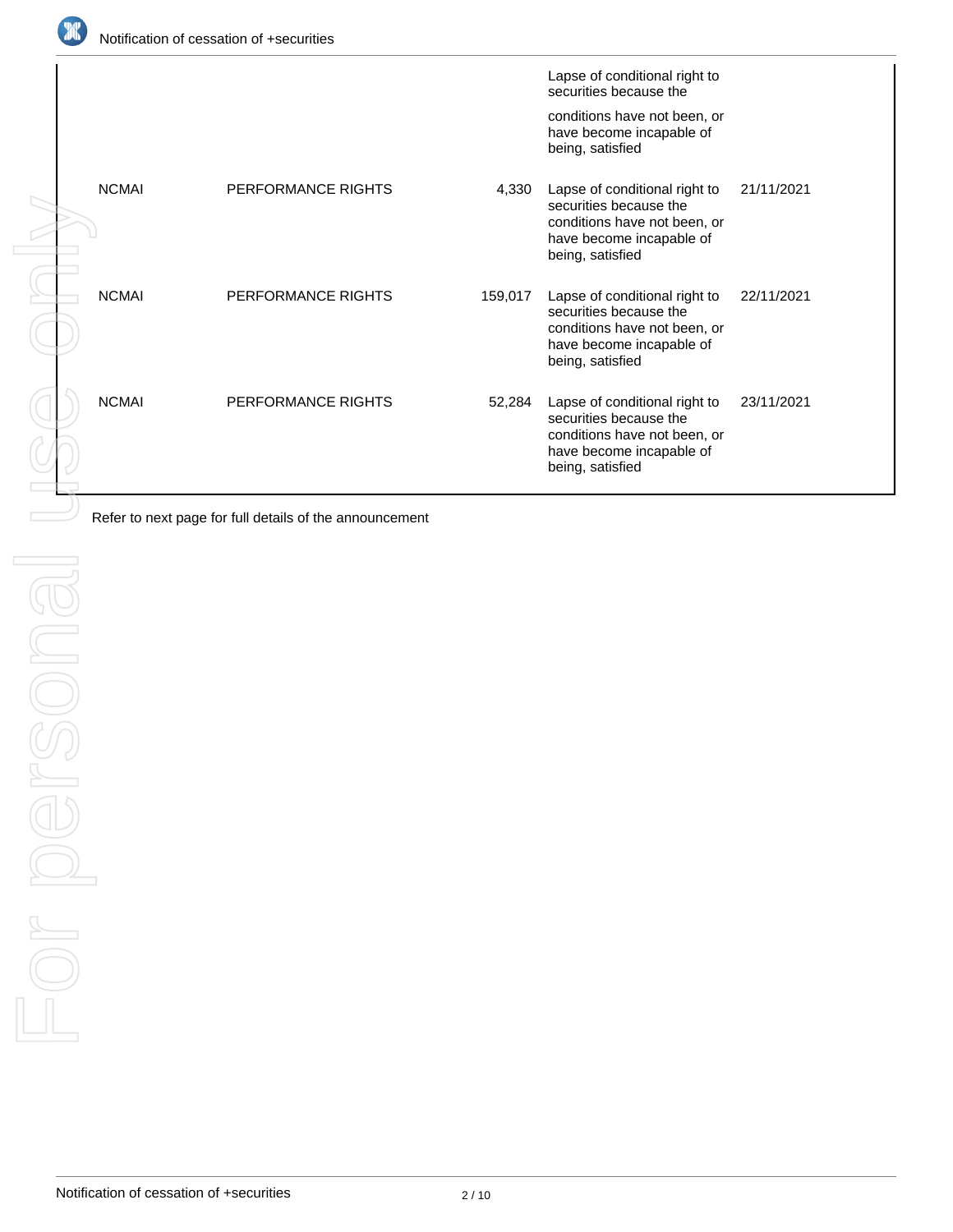

#### Part 1 - Announcement Details

### **1.1 Name of +Entity**

NEWCREST MINING LIMITED

We (the entity named above) provide the following information about our issued capital.

**1.2 Registered Number Type**

ABN

**Registration Number** 20005683625

**1.3 ASX issuer code**

NCM

**1.4 The announcement is** New announcement

**1.5 Date of this announcement**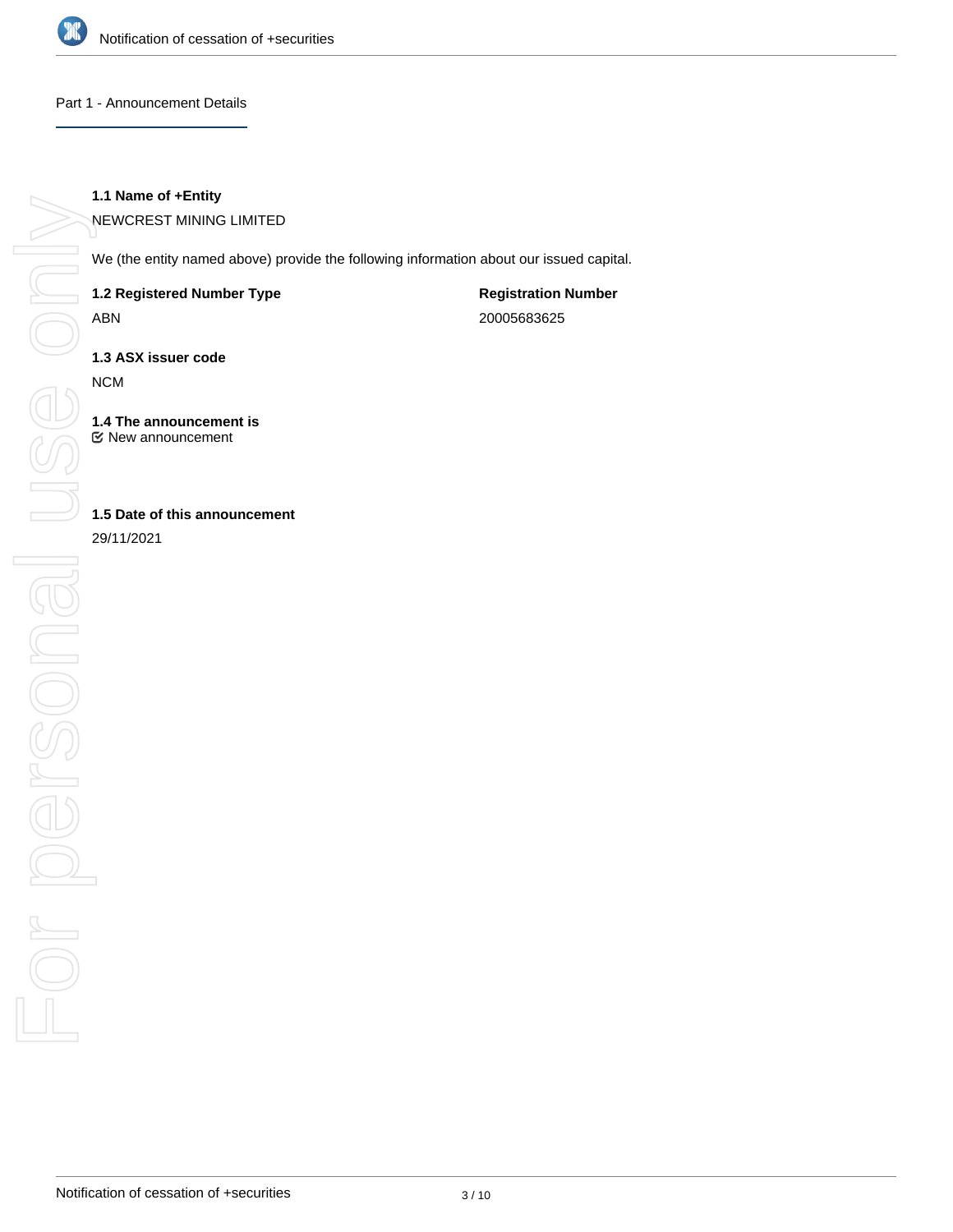

#### Part 2 - Details of +equity securities or +debt securities that have ceased

# **ASX +Security Code and Description**

NCMAI : PERFORMANCE RIGHTS

#### **Unquoted +equity securities that have ceased**

**Number of securities that have ceased**

2,629

Se or

#### **Reason for cessation**

Lapse of conditional right to securities because the conditions have not been, or have become incapable of being, satisfied

8/11/2021

**Is the entity paying any consideration for the cessation?** No

#### **Any other information the entity wishes to notify to ASX about the cessation?**

# **ASX +Security Code and Description** NCMAI : PERFORMANCE RIGHTS

#### **Unquoted +equity securities that have ceased**

#### **Number of securities that have ceased**

For personal use only Cresonal U 741

#### **Reason for cessation**

Lapse of conditional right to securities because the conditions have not been, or have become incapable of being, satisfied

**Date of cessation**

10/11/2021

 $\frac{1}{2}$ 

**Is the entity paying any consideration for the cessation?** No

#### **Any other information the entity wishes to notify to ASX about the cessation?**

# **ASX +Security Code and Description** NCMAI : PERFORMANCE RIGHTS

**Number of securities that have ceased**

#### **Unquoted +equity securities that have ceased**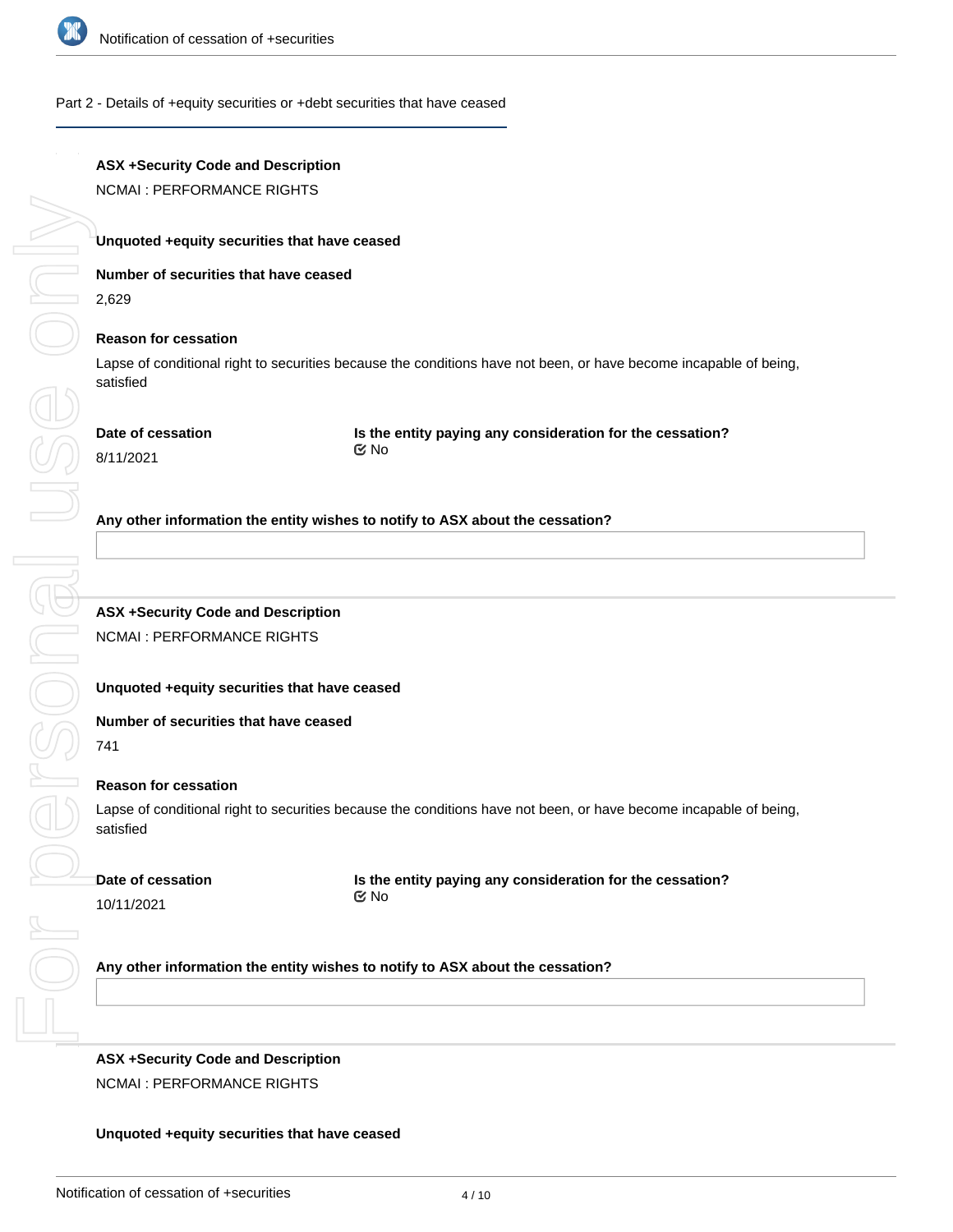

#### **Number of securities that have ceased**

4,752

#### **Reason for cessation**

Lapse of conditional right to securities because the conditions have not been, or have become incapable of being, satisfied

| Date of cessation        |
|--------------------------|
| 13/11/2021               |
|                          |
| Any other informa        |
|                          |
|                          |
|                          |
| <b>ASX +Security Co</b>  |
| <b>NCMAI: PERFORI</b>    |
|                          |
| <b>Unquoted +equity</b>  |
| <b>Number of securit</b> |
| 22,966                   |
| <b>Reason for cessat</b> |
| Lapse of conditiona      |
| satisfied                |
|                          |
| Date of cessation        |
| 17/11/2021               |
|                          |
| Any other informa        |
|                          |
|                          |
|                          |
| <b>ASX +Security Co</b>  |
| <b>NCMAI: PERFORI</b>    |
| Unquoted +equity         |
|                          |
| <b>Number of securit</b> |
| 7,011                    |
| <b>Reason for cessat</b> |

**Is the entity paying any consideration for the cessation?** No

**Any other information the entity wishes to notify to ASX about the cessation?**

**ASX +Security Code and Description** NCMAI : PERFORMANCE RIGHTS

#### **Unquoted +equity securities that have ceased**

# **Number of securities that have ceased**

#### **Reason for cessation**

Lapse of conditional right to securities because the conditions have not been, or have become incapable of being, satisfied

**Is the entity paying any consideration for the cessation?** No

**Any other information the entity wishes to notify to ASX about the cessation?**

**ASX +Security Code and Description** NCMAI : PERFORMANCE RIGHTS

#### **Unquoted +equity securities that have ceased**

**Number of securities that have ceased**

#### **Reason for cessation**

Lapse of conditional right to securities because the conditions have not been, or have become incapable of being, satisfied

#### **Date of cessation**

#### **Is the entity paying any consideration for the cessation?** Yes

18/11/2021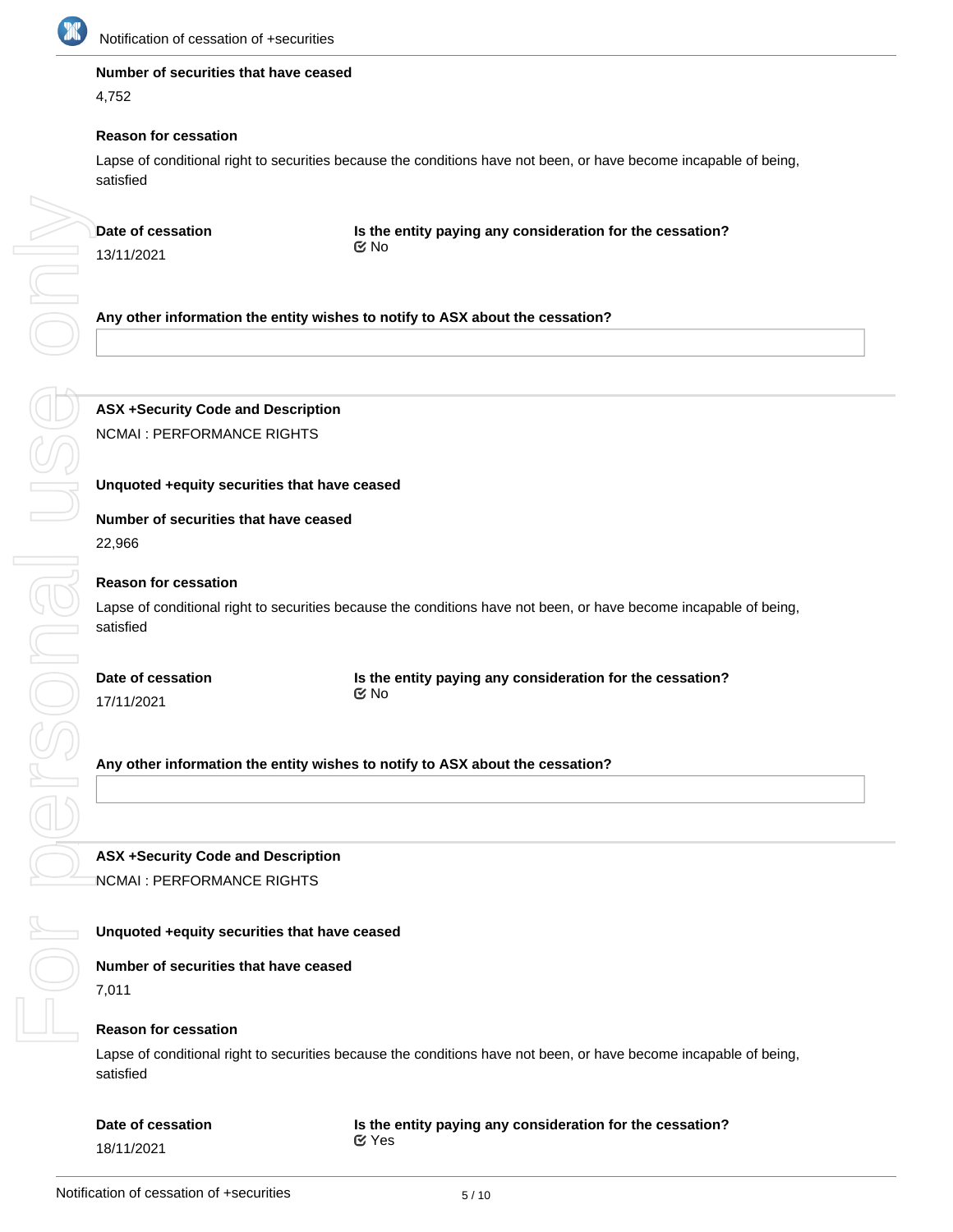

**In what currency is the consideration Consideration amount per +security paid by the entity for the cessation being paid?**

AUD - Australian Dollar

AUD 22.628416850000

**Any other information the entity wishes to notify to ASX about the cessation?**

**ASX +Security Code and Description** NCMAI : PERFORMANCE RIGHTS

**Unquoted +equity securities that have ceased**

**Number of securities that have ceased**

6,543

#### **Reason for cessation**

Lapse of conditional right to securities because the conditions have not been, or have become incapable of being, satisfied

18/11/2021

**Is the entity paying any consideration for the cessation?** No

**Any other information the entity wishes to notify to ASX about the cessation?**

# **ASX +Security Code and Description**

NCMAI : PERFORMANCE RIGHTS

**Unquoted +equity securities that have ceased**

**Number of securities that have ceased**

3,985

#### **Reason for cessation**

Lapse of conditional right to securities because the conditions have not been, or have become incapable of being, satisfied

**Date of cessation**

**Is the entity paying any consideration for the cessation?** No

#### **Any other information the entity wishes to notify to ASX about the cessation?**

**ASX +Security Code and Description**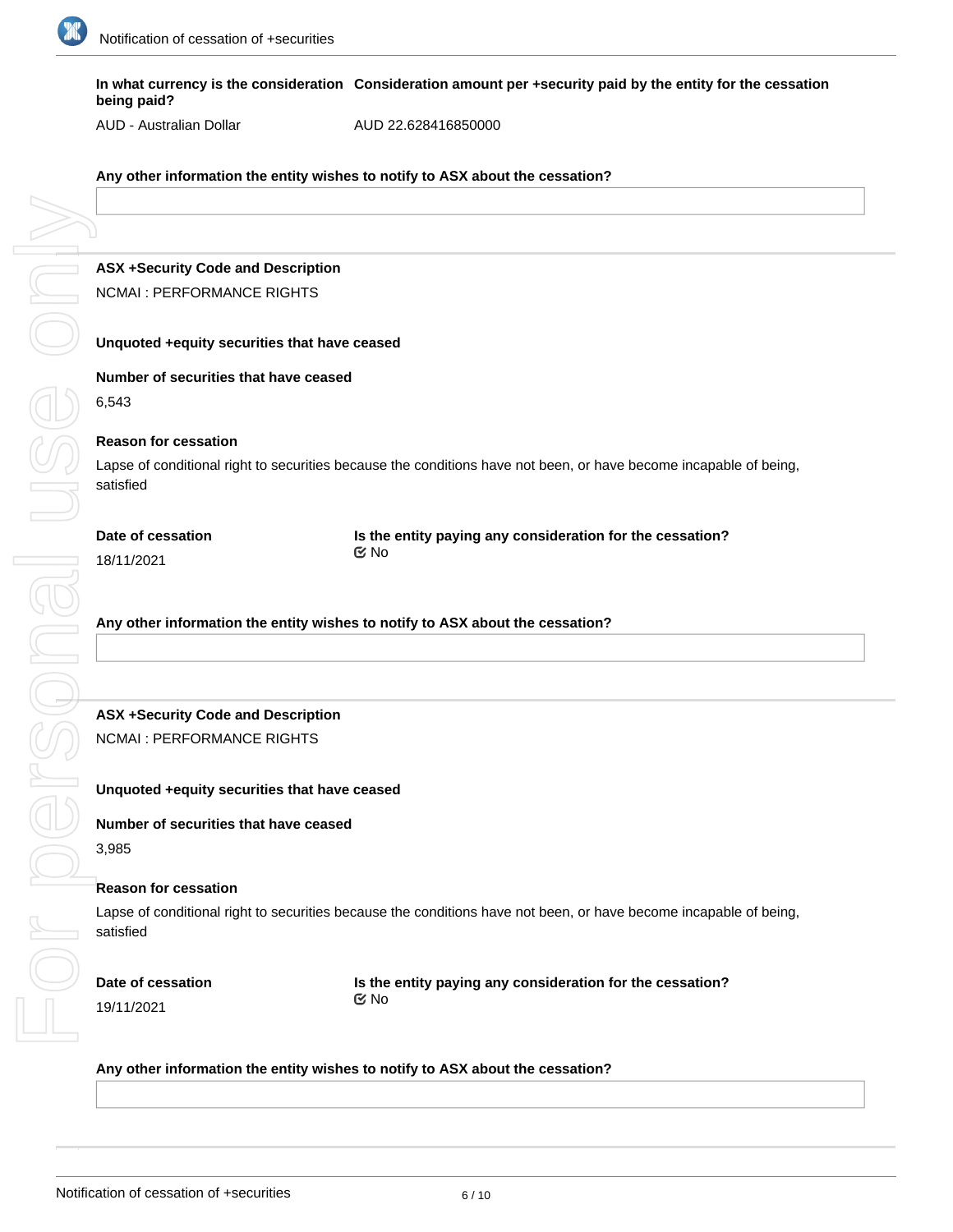

#### **ASX +Security Code and Description**

NCMAI : PERFORMANCE RIGHTS

#### **Unquoted +equity securities that have ceased**

#### **Number of securities that have ceased**

125

#### **Reason for cessation**

Lapse of conditional right to securities because the conditions have not been, or have become incapable of being, satisfied

# **Date of cessation**

**Is the entity paying any consideration for the cessation?** No

20/11/2021

**Any other information the entity wishes to notify to ASX about the cessation?**

# **ASX +Security Code and Description**

NCMAI : PERFORMANCE RIGHTS

### **Unquoted +equity securities that have ceased**

**Number of securities that have ceased** 2,026

#### **Reason for cessation**

Lapse of conditional right to securities because the conditions have not been, or have become incapable of being, satisfied

| Date of cessation | Is the entity paying any consideration for the cessation? |  |  |  |
|-------------------|-----------------------------------------------------------|--|--|--|
| 21/11/2021        | ⊠ Yes                                                     |  |  |  |

|             | In what currency is the consideration Consideration amount per +security paid by the entity for the cessation |
|-------------|---------------------------------------------------------------------------------------------------------------|
| being paid? |                                                                                                               |
|             |                                                                                                               |

AUD - Australian Dollar

AUD 24.782013280000

## **Any other information the entity wishes to notify to ASX about the cessation?**

**ASX +Security Code and Description** NCMAI : PERFORMANCE RIGHTS

#### **Unquoted +equity securities that have ceased**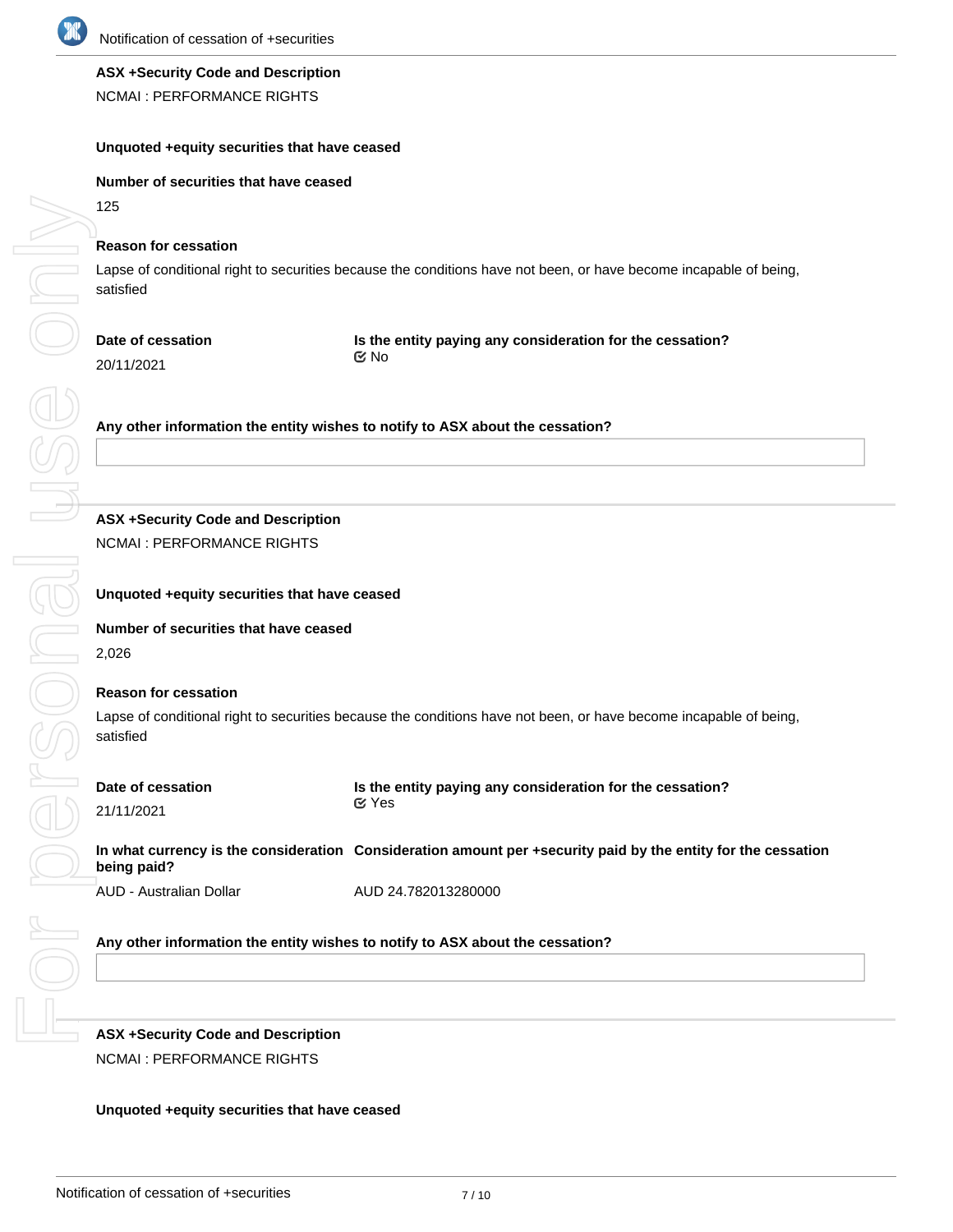

DE ON

#### **Number of securities that have ceased**

2,304

#### **Reason for cessation**

Lapse of conditional right to securities because the conditions have not been, or have become incapable of being, satisfied

**Date of cessation**

21/11/2021

**Is the entity paying any consideration for the cessation?** No

**Any other information the entity wishes to notify to ASX about the cessation?**

**ASX +Security Code and Description** NCMAI : PERFORMANCE RIGHTS

#### **Unquoted +equity securities that have ceased**

# **Number of securities that have ceased**

159,017

#### **Reason for cessation**

Lapse of conditional right to securities because the conditions have not been, or have become incapable of being, satisfied

For personal use only personal us **Date of cessation**

22/11/2021

**Is the entity paying any consideration for the cessation?** No

**Any other information the entity wishes to notify to ASX about the cessation?**

**ASX +Security Code and Description** NCMAI : PERFORMANCE RIGHTS

### **Unquoted +equity securities that have ceased**

**Number of securities that have ceased** 13,818

#### **Reason for cessation**

Lapse of conditional right to securities because the conditions have not been, or have become incapable of being, satisfied

# **Date of cessation** 23/11/2021

#### **Is the entity paying any consideration for the cessation?** Yes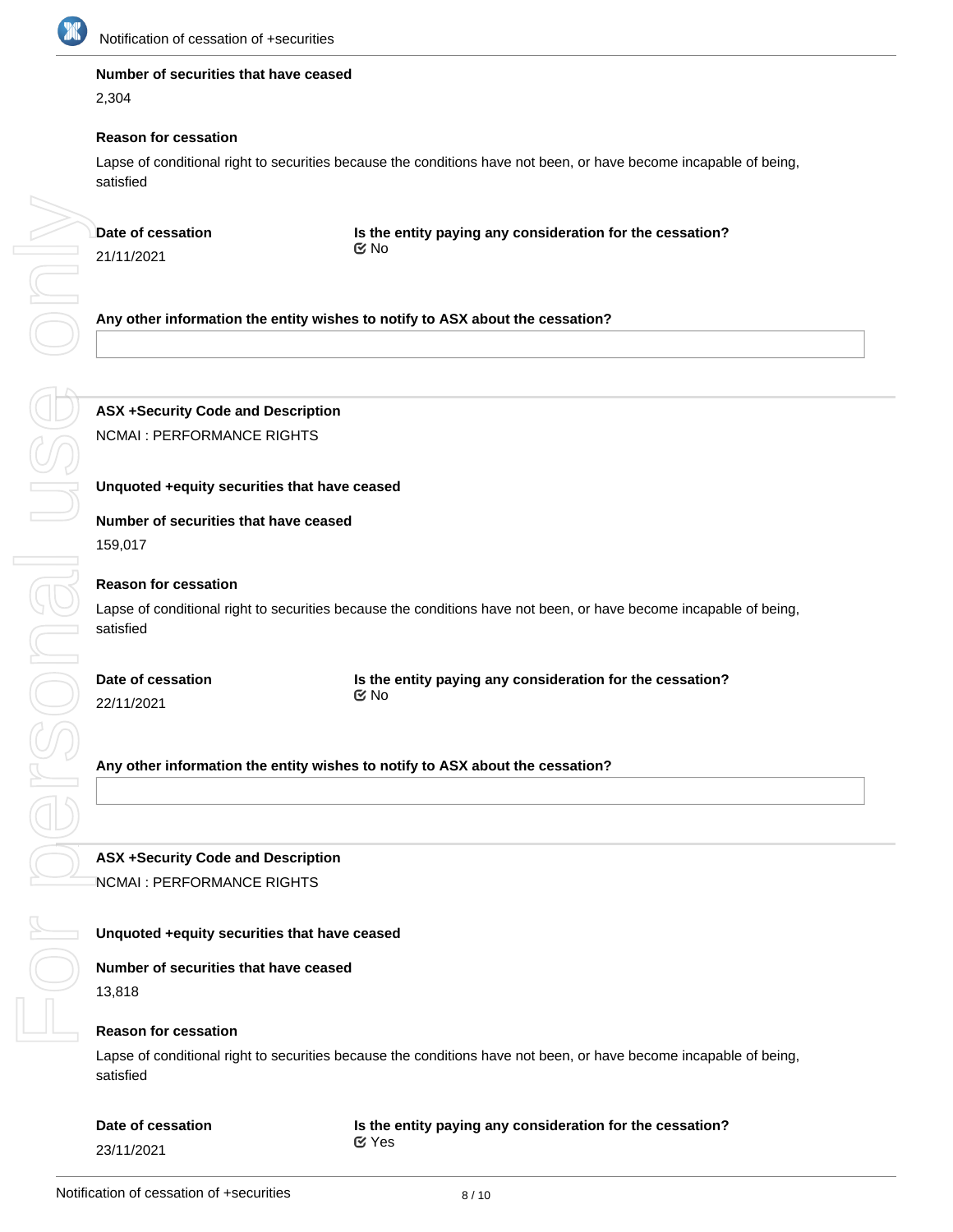

**In what currency is the consideration Consideration amount per +security paid by the entity for the cessation being paid?**

AUD - Australian Dollar

AUD 24.997700000000

**Any other information the entity wishes to notify to ASX about the cessation?**

# **ASX +Security Code and Description** NCMAI : PERFORMANCE RIGHTS

#### **Unquoted +equity securities that have ceased**

**Number of securities that have ceased**

38,466

#### **Reason for cessation**

Lapse of conditional right to securities because the conditions have not been, or have become incapable of being, satisfied

#### **Date of cessation**

**Is the entity paying any consideration for the cessation?** No

23/11/2021

**Any other information the entity wishes to notify to ASX about the cessation?**